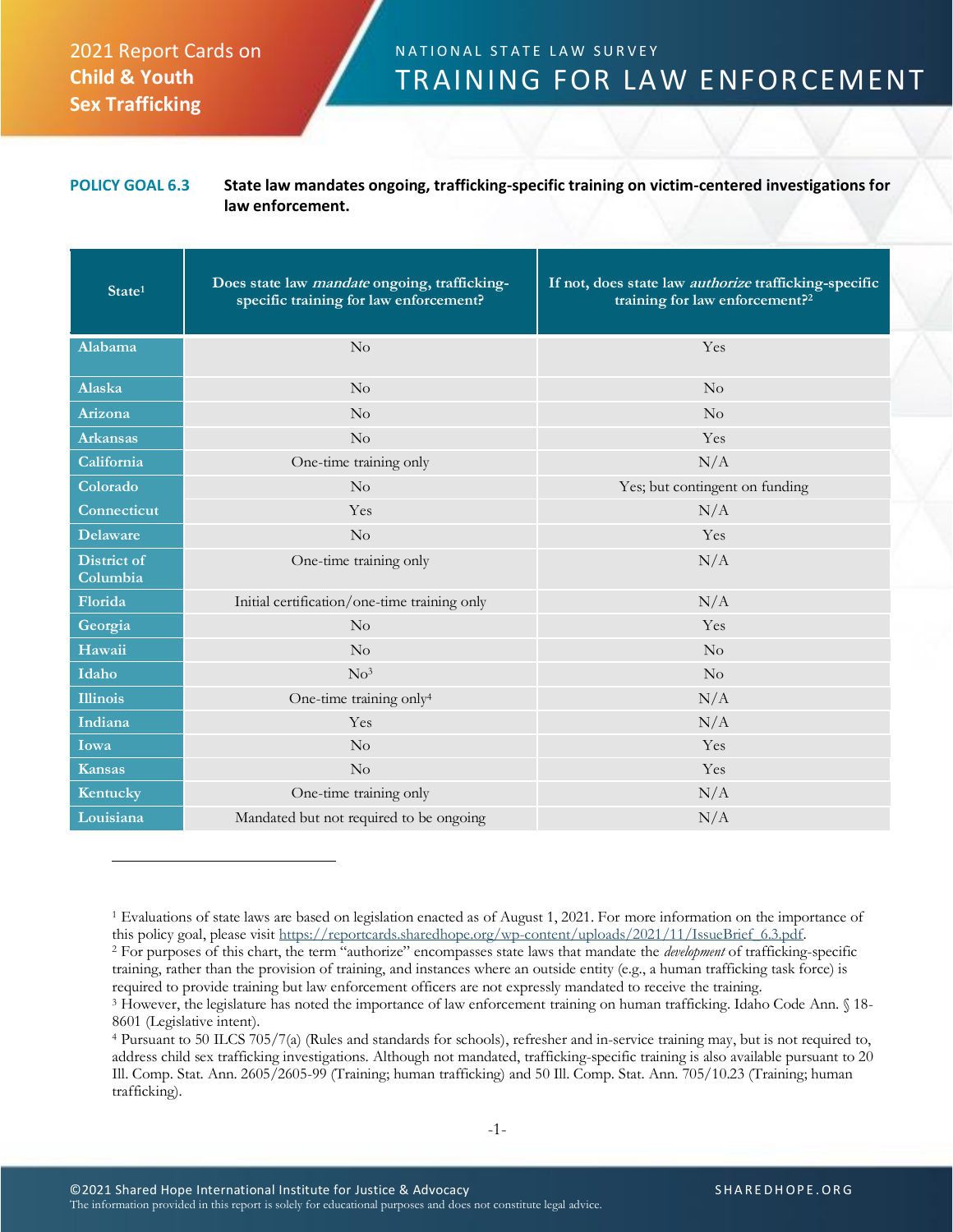| State <sup>1</sup>       | Does state law mandate ongoing, trafficking-<br>specific training for law enforcement? | If not, does state law <i>authorize</i> trafficking-specific<br>training for law enforcement? <sup>2</sup>                                                                            |
|--------------------------|----------------------------------------------------------------------------------------|---------------------------------------------------------------------------------------------------------------------------------------------------------------------------------------|
| Maine                    | No                                                                                     | $\rm No$                                                                                                                                                                              |
| Maryland                 | Yes                                                                                    | N/A                                                                                                                                                                                   |
| <b>Massachusetts</b>     | No                                                                                     | Yes, but contingent on funding                                                                                                                                                        |
| Michigan                 | No                                                                                     | Yes                                                                                                                                                                                   |
| Minnesota                | No                                                                                     | Yes                                                                                                                                                                                   |
| Mississippi              | Yes                                                                                    | N/A                                                                                                                                                                                   |
| <b>Missouri</b>          | No                                                                                     | Yes                                                                                                                                                                                   |
| Montana                  | $\rm No$                                                                               | Yes                                                                                                                                                                                   |
| Nebraska                 | No <sup>5</sup>                                                                        | $\rm No$                                                                                                                                                                              |
| Nevada                   | Yes                                                                                    | N/A                                                                                                                                                                                   |
| <b>New</b><br>Hampshire  | $\rm No$                                                                               | $\rm No$                                                                                                                                                                              |
| New Jersey               | Yes                                                                                    | N/A                                                                                                                                                                                   |
| <b>New Mexico</b>        | No <sup>6</sup>                                                                        | No                                                                                                                                                                                    |
| <b>New York</b>          | $\rm No$                                                                               | Yes                                                                                                                                                                                   |
| <b>North</b><br>Carolina | One-time training only                                                                 | N/A                                                                                                                                                                                   |
| <b>North Dakota</b>      | No                                                                                     | Yes; but establishment of the human trafficking<br>commission, the entity responsible for conducting the<br>training, is discretionary, making training contingent on<br>its creation |
| Ohio                     | N <sub>o</sub>                                                                         | Yes                                                                                                                                                                                   |
| Oklahoma                 | No                                                                                     | No                                                                                                                                                                                    |
| Oregon                   | No                                                                                     | Yes                                                                                                                                                                                   |
| Pennsylvania             | Mandated but not required to be ongoing                                                | N/A                                                                                                                                                                                   |
| <b>Rhode Island</b>      | No                                                                                     | Yes                                                                                                                                                                                   |
| South<br>Carolina        | No                                                                                     | Yes                                                                                                                                                                                   |
| South Dakota             | $\rm No$                                                                               | $\rm No$                                                                                                                                                                              |
| <b>Tennessee</b>         | One-time training only                                                                 | N/A                                                                                                                                                                                   |
| <b>Texas</b>             | One-time training only                                                                 | N/A                                                                                                                                                                                   |
| Utah                     | $\rm No$                                                                               | Yes                                                                                                                                                                                   |
| <b>Vermont</b>           | $\rm No$                                                                               | $\rm No$                                                                                                                                                                              |
| Virginia                 | Mandated but not required to be ongoing                                                | N/A                                                                                                                                                                                   |
| Washington               | Yes                                                                                    | N/A                                                                                                                                                                                   |

<sup>5</sup> While not statutorily mandated, Neb. Rev. Stat. Ann. § 81-1431 (Training regarding issues in human trafficking; task force; duties) does clarify the legislature's intent that trafficking-specific training be provided.

<sup>6</sup> Although New Mexico law does not statutorily mandate broad, trafficking-specific training on child sex trafficking, it does contemplate more limited training. Under, N.M. Admin. Code § 10.29.9.8(J)(2) (Police officer minimum standards of training), training on human trafficking will be required in the context of domestic issues. Further, N.M. Admin. Code § 10.29.6.6(F) (Objective) provides for trafficking-specific training for those seeking waiver of basic training.